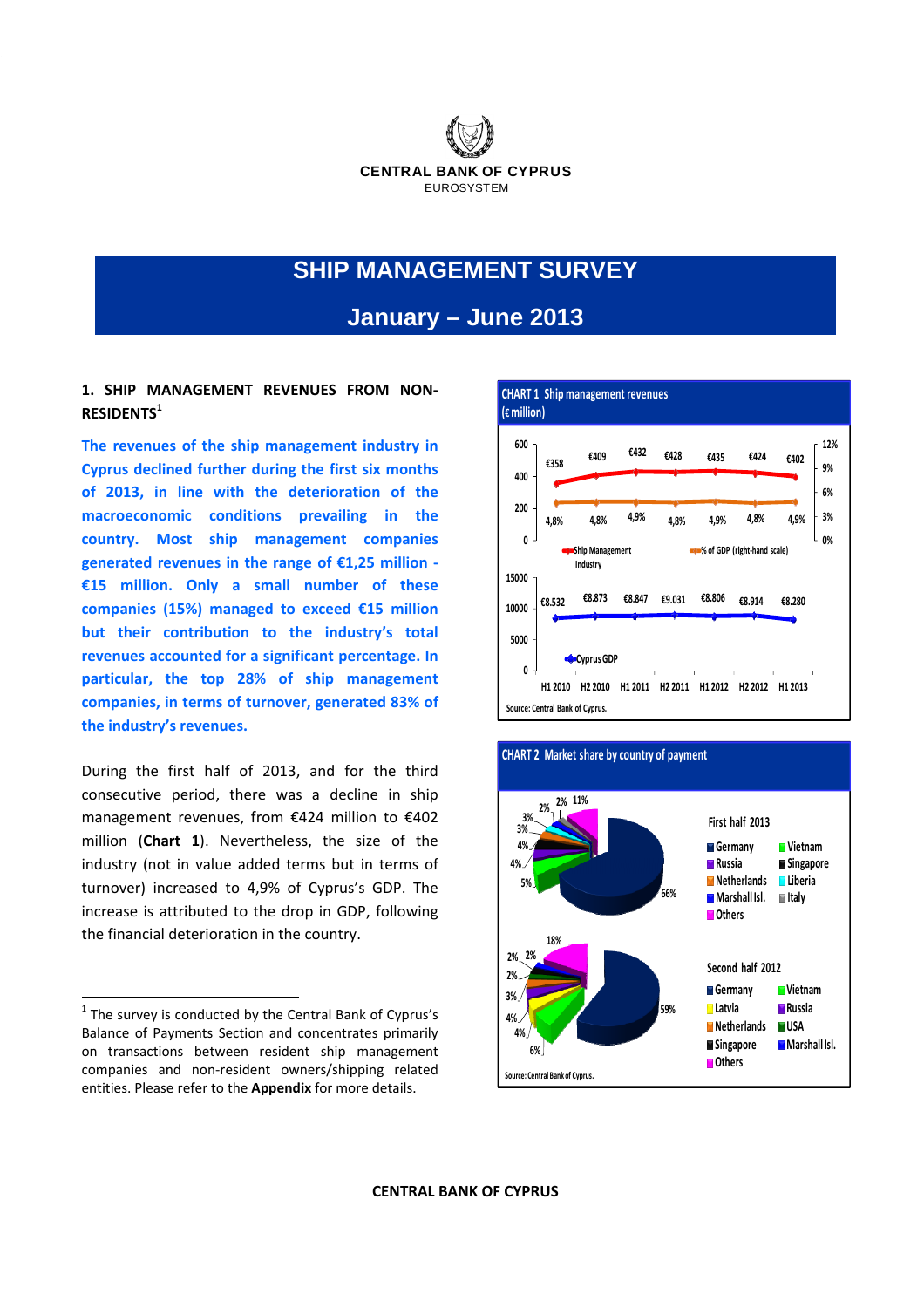The allocation of revenues by country of payment is presented in **Chart 2**. Germany continued to lead the ranking list with a 66% share in revenues. The revenue contribution of other countries was significantly lower. When compared with the results of the second half of 2012, only Vietnam and Russia continued to be among the top three countries in terms of revenue contribution.



**Chart 3** summarises the distribution of revenues. It classifies companies into six distinct size clusters (based on their six‐monthly revenues) and reports the percentage number of companies belonging to each cluster.

The horizontal axis segments the range of revenues into six distinct revenue groups and the vertical axis measures the percentage of companies belonging to each group. The results indicate that 45% of the companies had half‐yearly revenues within the range of €1,25 million ‐ €15 million. Only 15% of the companies generated revenues in excess of €15 million.

Capital structure, foreign equity ownership, economies of scale and barriers to entry are all factors that can influence the market structure in shipping.



The level of concentration in the industry is depicted in **Chart 4**. The ranked cumulative percentage of companies contributing to ship management revenues is measured on the horizontal axis (e.g. the 28% level corresponds to the top 28% of companies in the industry in terms of half‐yearly revenues).

The vertical axis measures the respective (aggregated) percentage revenue contribution of these companies.

Of particular interest is the turning point<sup>2</sup> on the chart. The top 28% of the companies accounted for

 $2$  The turning point indicates the level at which a decline in the marginal contribution of companies to the industry's revenues is observed. Specifically, a 1% increase in the number of companies beyond the turning point provides less than a 1% increase in the cumulative revenues of the industry.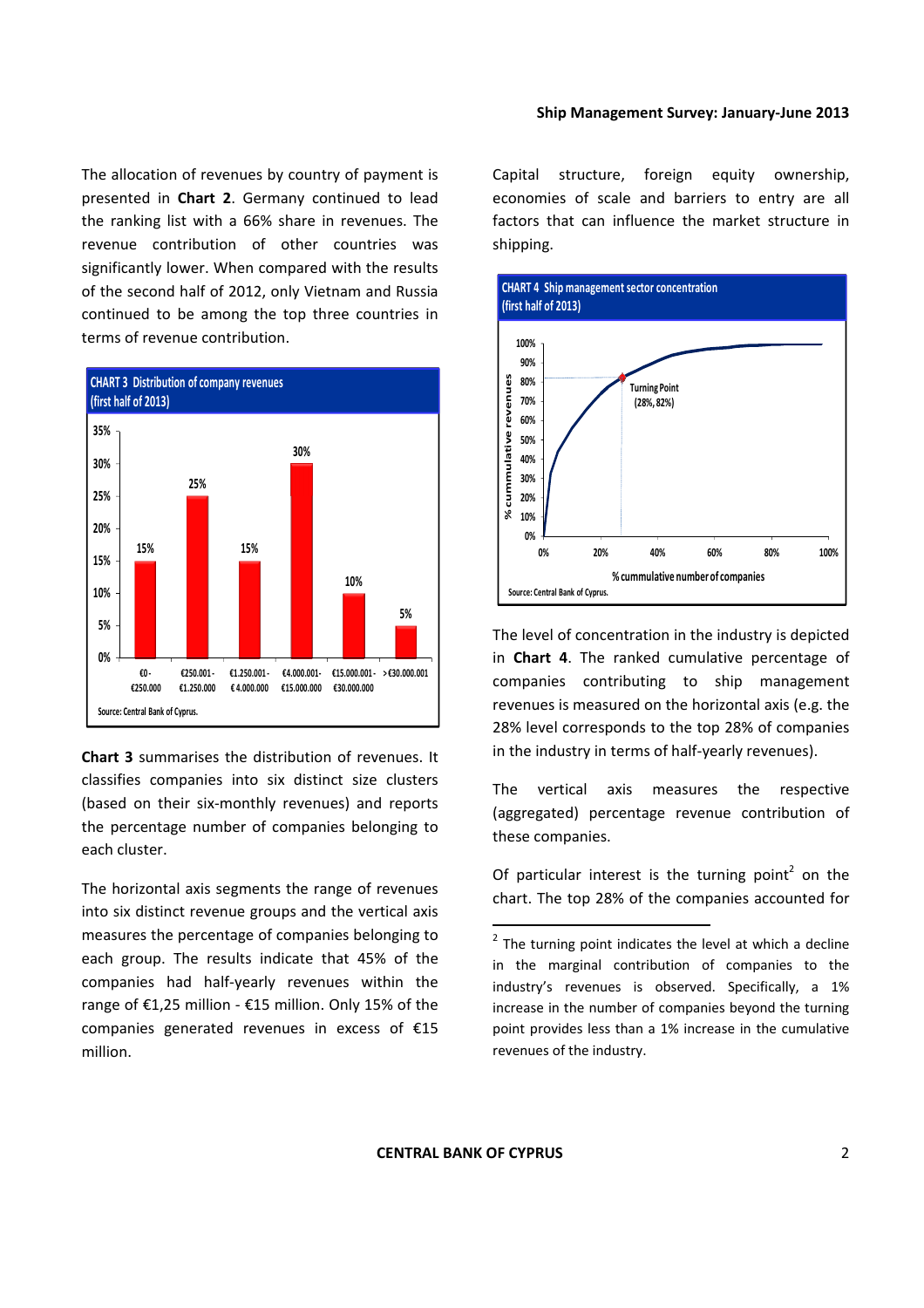82% of the industry's revenues, signifying the presence of a very small number of exceptionally large companies.



**Chart 5** illustrates the time series for the level of inward transactions (flows) that were carried out by the industry since 2002. These transactions concern revenues from the provision of shipping services abroad (both ship management and ship owning) and were compiled from monthly transaction volume data collected from a variety of sources, including local banks. This time series information is useful in order to examine features such as the long‐ run trend, the seasonality and the volatility of revenues in shipping.

Since the raw data consisted of highly volatile daily transaction records, a four‐month moving average was applied, enabling us to identify the key characteristics of the series. As can be observed, there is an increasing trend and a repetitive pattern of seasonal and cyclical characteristics since the beginning of 2009. Volatility and the level of revenues increased significantly after Cyprus joined the euro area in 2008.

#### **2. SHIP MANAGEMENT SERVICES**

**Most of the exports in early 2013 concerned crew, full and technical management services. Full management revenues surpassed crew management revenues for the first time since 2011. Russia was the most important revenue source for the full management segment and Germany for the crew management segment.**

**Chart 6** uses a tree diagram in order to decompose the revenues of the industry by type of service and country. The first level of the tree diagram lists the most important types of services offered by the industry, namely freight, ship management and chartering services. Ship management and chartering services contributed 82% and 7% of the industry's revenues respectively during the first half of 2013.



Ship management services are further analysed by country in the second level of the tree diagram. When compared with the previous period, Germany's contribution to revenues increased from 66% to 70%. The contributions by the other countries remained significantly lower.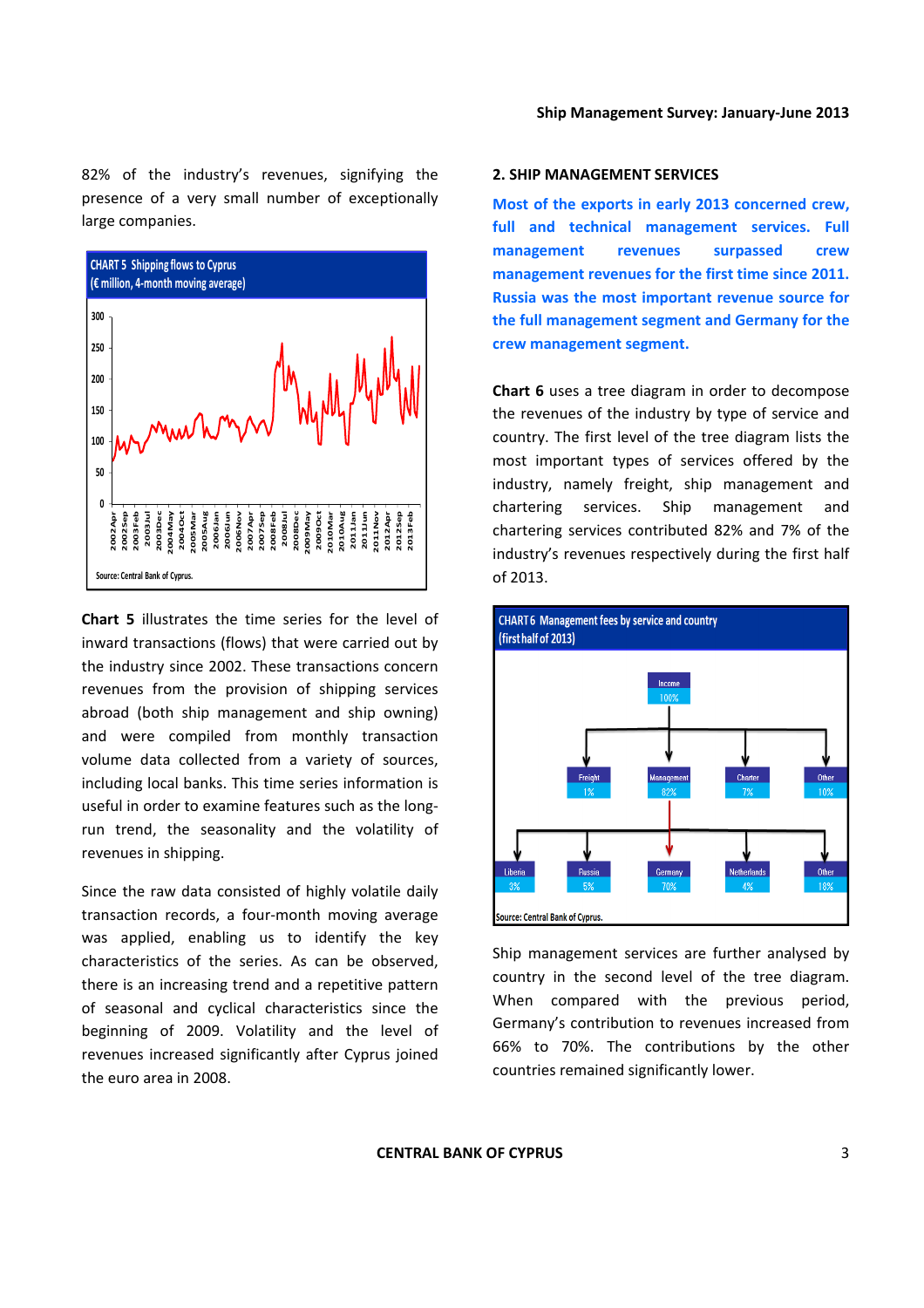

**Chart 7** illustrates the ship management revenues by type of management service offered, namely, technical, crew and full management services. The contribution of crew management services dropped to 44% during the first six months of 2013. In contrast, the contribution of full management services increased to 45% and exceeded the contribution of crew management services for the first time since 2011. These results emphasize the industry's specialisation in the provision of crew management services since full management contracts encompass crew management operations.



#### **Ship Management Survey: January‐June 2013**

**Charts 8** and **9** provide tree diagram decompositions of the two basic categories of ship management services – full and crew management. Germany's share in full management contracts is low (10%). Russia leads this segment with a share of 32%. This is not the case for crew management services where Germany is the main contributor with a share of 58%. All other contributions remain below the 10% level.



#### **3. COUNTRY PORTFOLIOS**

**The provision of ship management services to ship owners using the Cyprus flag increased during the first six months of 2013. Currently there are important opportunities for expanding the international coverage of the industry. Many resident companies have limited presence in countries with a high growth potential in shipping such as Russia, the Netherlands and the Marshall Islands.**

In **Chart 10** the ship management revenues are analysed based on the flag registration of the ships under management. In the period under review and, for the first time during the last two years, the share of revenues earned from the provision of services to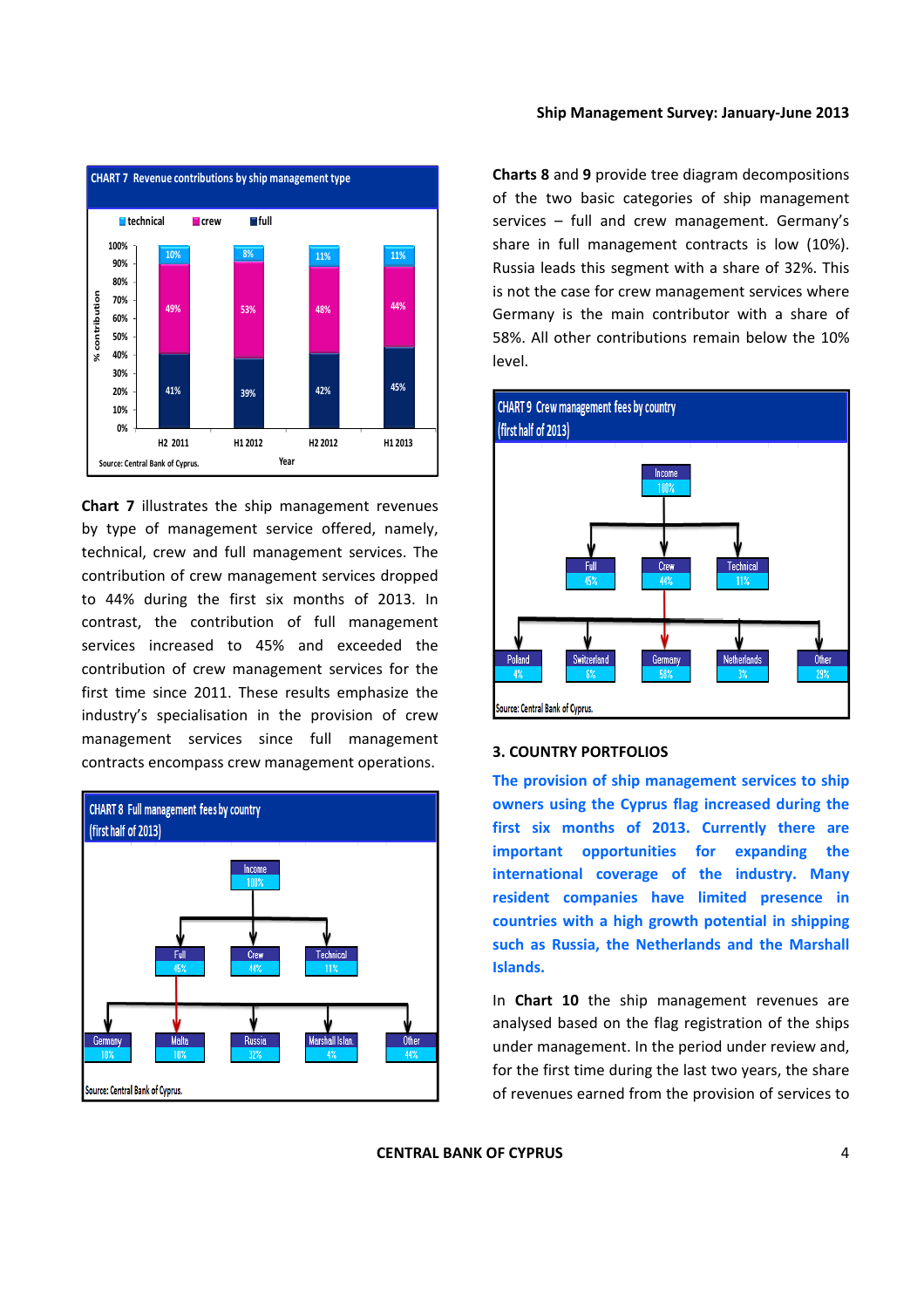ships carrying the Cyprus flag doubled from 9% to 18%. It is worth noting that until recently, the share of revenues from ships using foreign flags was persistently in excess of 90%.





**Chart 11** gives emphasis on the revenues earned by country of residence of the beneficial ship owners whose ships are managed by Cypriot companies. The results bare strong resemblance with those of Chart 2. Germany was again the major source of revenues with additional contributions from the Netherlands, Russia, Singapore and the Marshall Islands.



**Chart 12** examines graphically the relationship between portfolio size (number of clients managed) and market share (in ship management revenues) during the first six months of 2013.

The horizontal axis is segmented into four different size ranges (groups) in increasing order. In particular, ship management companies that managed:

- (i) between 1 and 3 ship owning clients.
- (ii) between 4 and 10 ship owning clients,
- (iii) between 11 and 40 ship owning clients and (iv) more than 40 ship owning clients.

The vertical axis on the left-hand side of the chart, measures the numeric and weighted distribution of each group of companies. The right‐hand vertical axis measures the average market share in each group.

The results suggest that the companies in the first group (managing between 1‐3 ship owning clients) accounted for 37% of the total population of ship management companies and generated 17% of the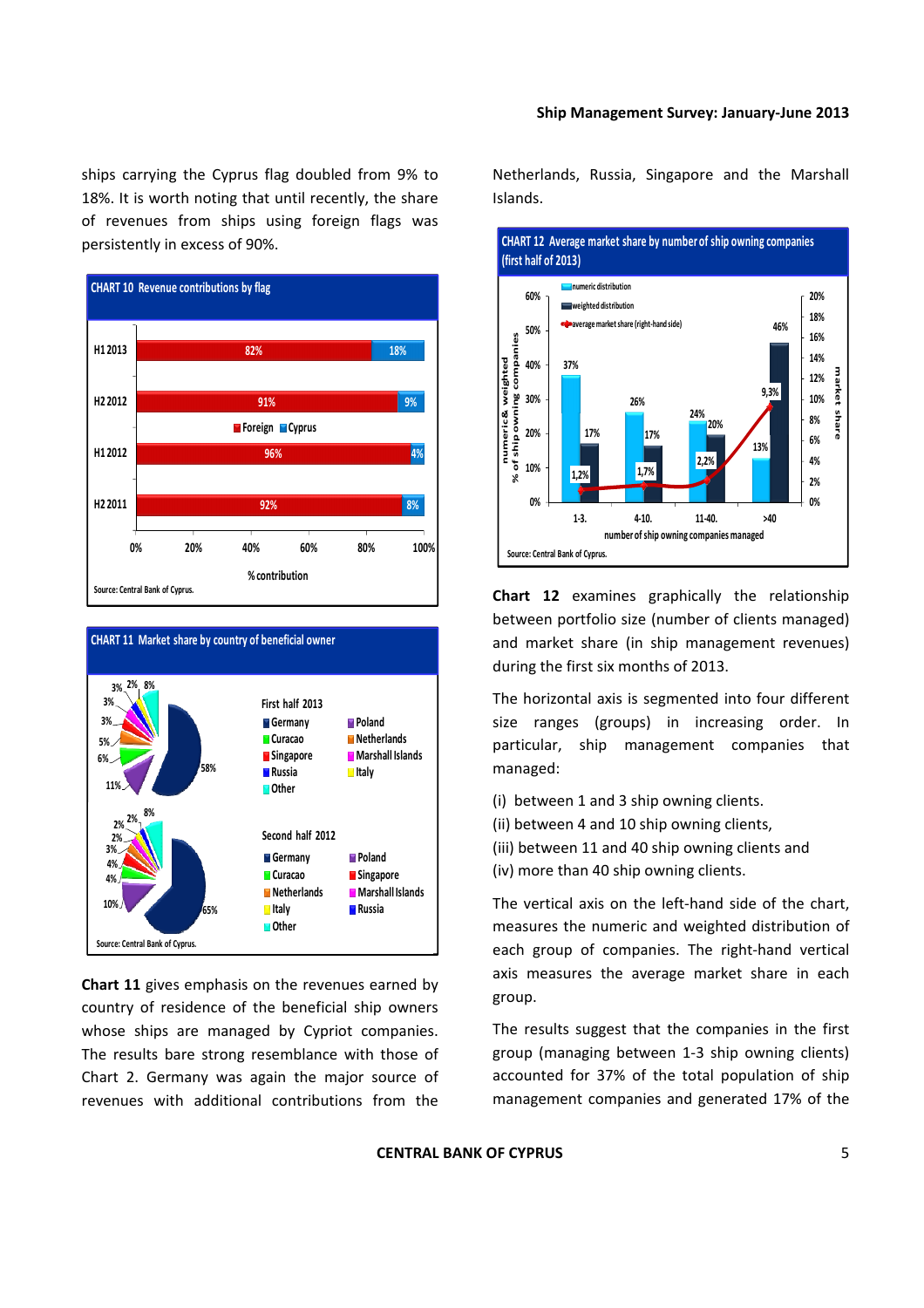industry's revenues. The average company market share in this group was 1,2%. Similarly, the companies in the second group accounted for 26% of the population of ship management companies, generated 17% of the industry's revenues and scored an average share of 1,7%.

Only 37% of the companies handled more than 10 ship owners in early 2013, but strong market share performance is achieved with the handling of more than 40 ship owners. A limited number of companies handled more than 40 clients during this period (13%) and shared 46% of the industry's revenues (as a result the industry is relatively concentrated). The average market share among these companies was 9,3%.

Overall, there is a positive relationship between client portfolio size and market share performance.



**Chart 13** examines the relationship between market share and revenue growth by country.

The horizontal axis measures each country's share in revenues for the period under consideration. The vertical axis measures the percentage change (half‐ yearly growth) in the share of each country. The size of each bubble is proportional to the amount of revenues extracted from each country.

As can be clearly observed, Germany, despite its large share, does not exhibit any further revenue growth. The same is true for Singapore. Considerable growth opportunities exist in the Netherlands, the Marshall Islands and Curacao.



Competitive presence and international diversification in the provision of ship management services is analysed in **Chart 14**. Each country bar designates the percentage of companies registered in Cyprus that have offered services in the specific country.

More than half of the ship management companies in Cyprus are doing business with German ship owners. Specifically, the percentage of companies that offered their services in Germany during the second half of 2013 increased to 58%. Competitive presence is particularly low in the other countries, suggesting considerable opportunities for international expansion.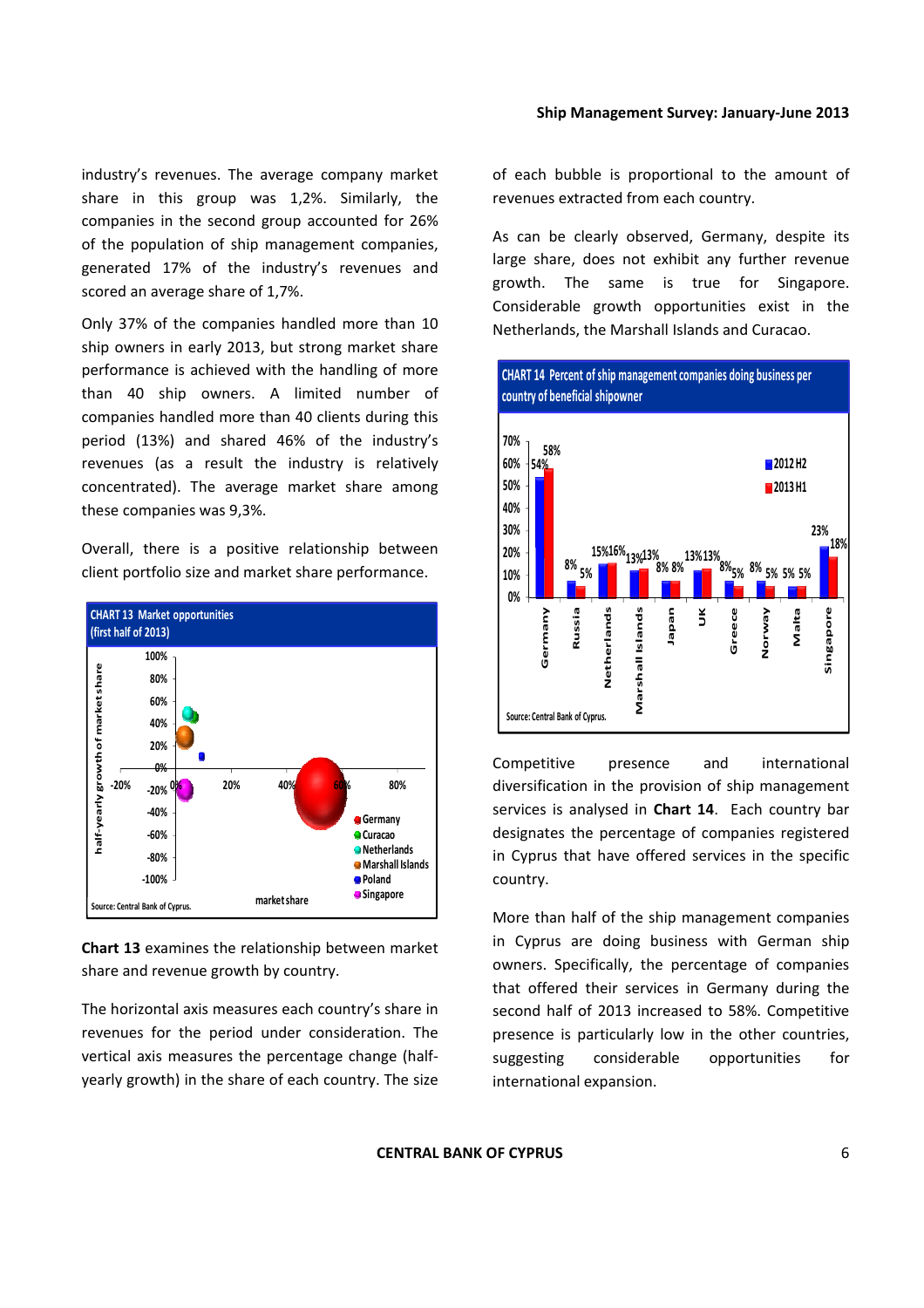#### **4. SHIP MANAGEMENT EXPENSES**

**Ship management administrative expenses dropped for the third consecutive period. In contrast, there was an increase in crew expenses, resulting in a higher share contribution of this category compared with the previous period. Accordingly, most of the industry's expenses were directed to the Philippines, the main supplier of crew staff on board.**

The expenses $3$  of the industry dropped for the third successive period (**Chart 15**), suggesting a shift towards cost savings and efficiency. However, despite these reductions, the current level of expenses (€342 million) remains above the levels attained in 2010.

| <b>CHART 15 Ship management industry expenses</b><br>$(\epsilon$ million) |                                                      |                     |         |                     |                     |                     |                     |
|---------------------------------------------------------------------------|------------------------------------------------------|---------------------|---------|---------------------|---------------------|---------------------|---------------------|
| 800<br>600<br>400                                                         | €314                                                 | £332                | €321    | €371                | €362                | €348                | €342                |
| 200<br>0                                                                  |                                                      |                     |         |                     |                     |                     |                     |
|                                                                           | SM industry expenses<br>-Cyprus GDP (current prices) |                     |         |                     |                     |                     |                     |
| 16000<br>12000<br>8000                                                    | €8.532                                               | €8.873              | €8.847  | €9.031              | €8.806              | €8.914              | €8.280              |
| 4000<br>0                                                                 |                                                      |                     |         |                     |                     |                     |                     |
|                                                                           | H12010<br>Source: Central Bank of Cyprus.            | H <sub>2</sub> 2010 | H1 2011 | H <sub>2</sub> 2011 | H <sub>1</sub> 2012 | H <sub>2</sub> 2012 | H <sub>1</sub> 2013 |

**Chart 16** provides an analytical decomposition of the industry's expenses. Unlike Chart 15, the results reported in this chart include expenses paid in

Cyprus, which constitute the majority of administrative expenses.



Crew earnings accounted for 59% of the total amount. Of these, 42% were paid to non‐EU citizens and 17% to EU citizens. Other expenses included ship management and administration expenses with 16% and 25% contribution, respectively. The share of crew expenses (59%) during the first half of 2013 was higher than the previous period (56%). Unlike the other categories, crew expenses increased during the first half of 2013.



 $3$  The figures reported in Chart 15 exclude expenses paid in Cyprus and are therefore comparable with the revenues reported in Chart 1.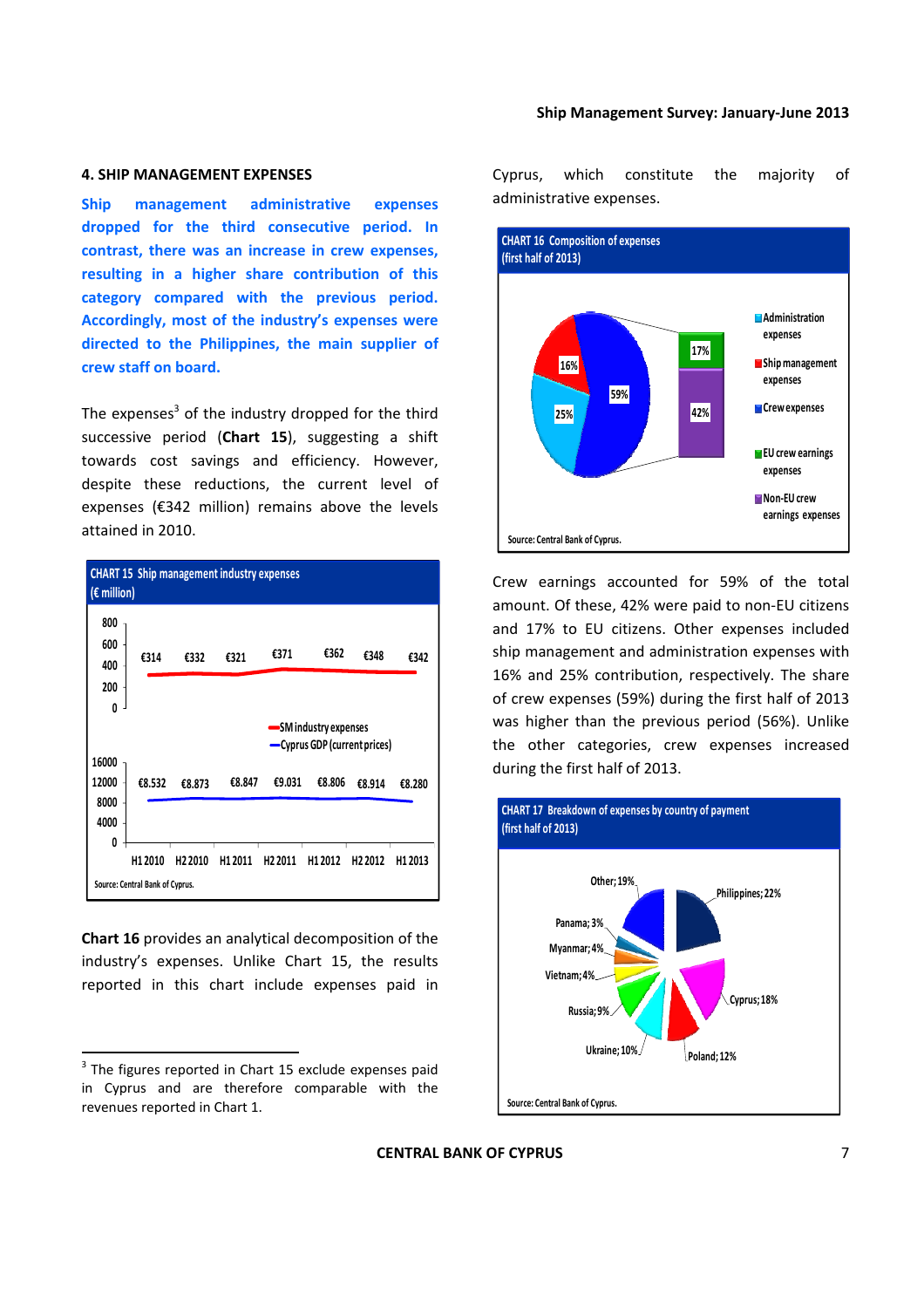**Chart 17** concentrates on country shares in total expenses. With the exception of Cyprus, expenses to all other countries represent imports of services from abroad and are used to compile Cyprus's current account in the balance of payments. Most of the expenses were directed to the Philippines (22%), Cyprus (18%), Poland (12%) and Ukraine (10%).

Since the majority of expenses concern crew earnings (see Chart 16), these are further analysed by country in **Chart 18**. Most of the crew staff employed by Cypriot companies come from the Philippines, Poland and Ukraine.